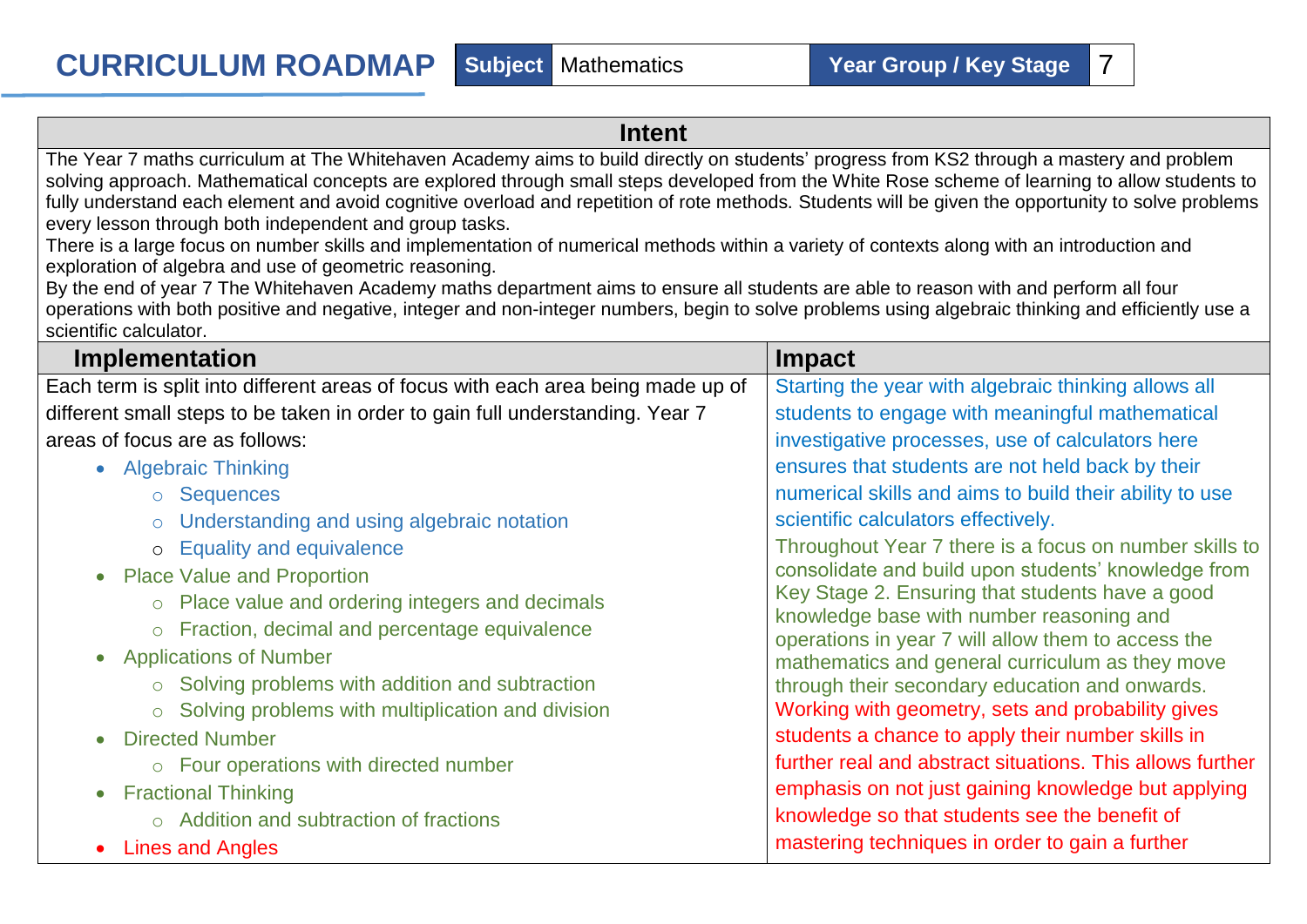| Constructing, measuring and using geometric notation<br>$\circ$<br>Developing geometric reasoning<br>$\circ$<br><b>Reasoning with Number</b><br>$\bullet$<br>Developing number sense<br>$\circ$<br>Sets and probability<br>$\circ$<br>Prime numbers and proof<br>$\circ$                                                                                                                                                                                                                                                                                         | strategy or skill that could help them with a future<br>problem in school or home life. |
|------------------------------------------------------------------------------------------------------------------------------------------------------------------------------------------------------------------------------------------------------------------------------------------------------------------------------------------------------------------------------------------------------------------------------------------------------------------------------------------------------------------------------------------------------------------|-----------------------------------------------------------------------------------------|
| <b>Assessment</b><br>Students are assessed at the end of each teaching unit using White Rose<br>$\bullet$<br>Maths topic assessments.<br>Each assessment maps to 9 key learning indicators, KLIs.<br>$\bullet$<br>The mappings for the KLIs is shown in the table below.<br>$\bullet$<br>Summative year 7 assessments take place in the Summer term for year<br>$\bullet$<br>7.<br>Students' performance towards the KLIs is assessed as above expected,<br>expected or below expected.<br>Each assessment is used to inform planning to ensure gaps in learning |                                                                                         |
| are closed.<br>Reteach time is built into the curriculum to ensure there is the opportunity<br>$\bullet$<br>respond to students needs indicated from the assessments/KLIs.                                                                                                                                                                                                                                                                                                                                                                                       |                                                                                         |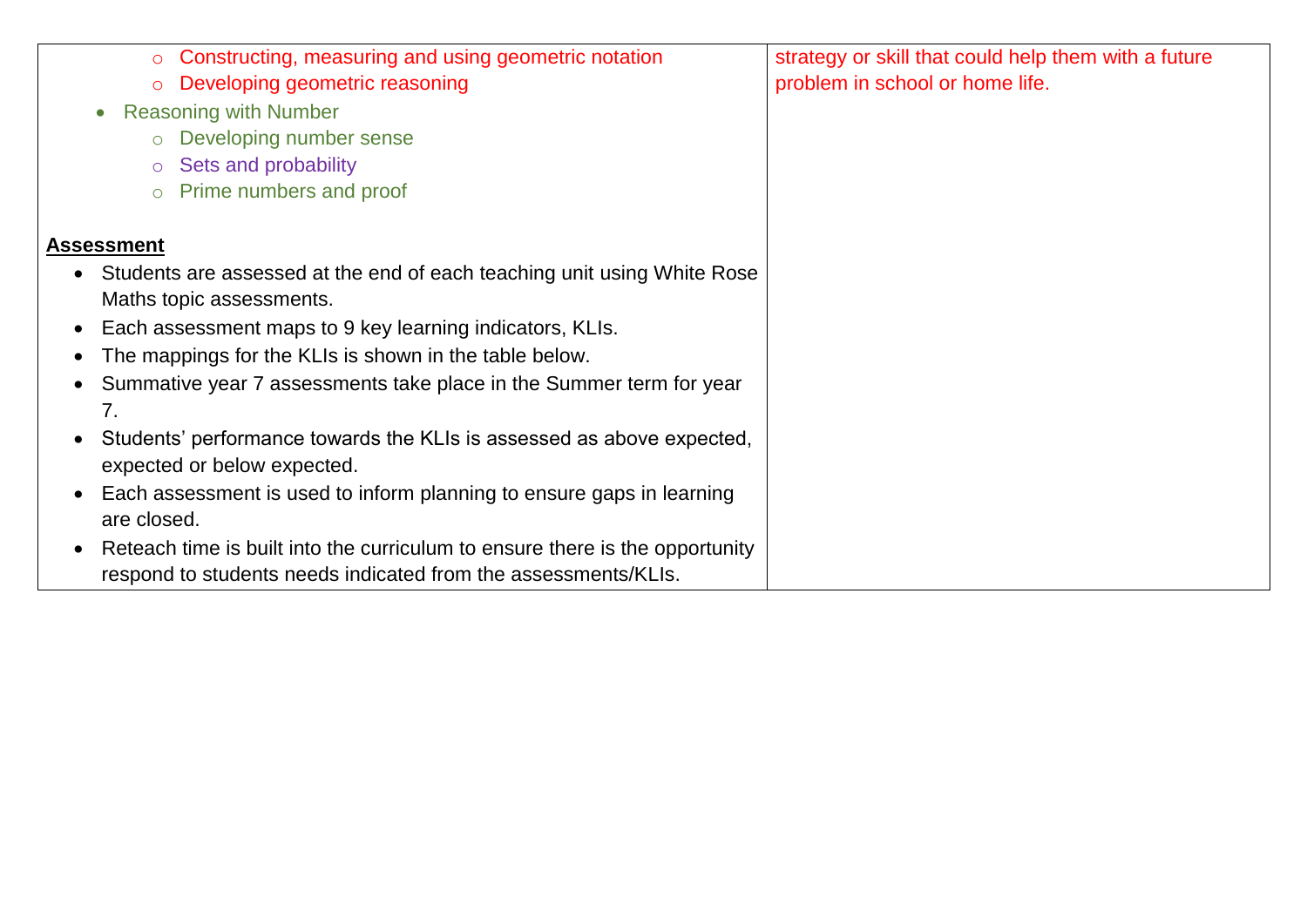|                 |                                                                                                                    |              |               |                 |                | <b>Key Learning Indicators</b> |         |              |              |                                                  |
|-----------------|--------------------------------------------------------------------------------------------------------------------|--------------|---------------|-----------------|----------------|--------------------------------|---------|--------------|--------------|--------------------------------------------------|
|                 |                                                                                                                    |              | <b>SKILLS</b> |                 | <b>CONTENT</b> |                                |         |              |              |                                                  |
|                 |                                                                                                                    |              |               |                 |                |                                |         |              |              |                                                  |
|                 |                                                                                                                    |              |               |                 |                |                                |         |              |              |                                                  |
|                 | Year 7                                                                                                             |              |               |                 |                |                                |         | measures     |              |                                                  |
|                 |                                                                                                                    |              |               |                 |                |                                |         |              |              |                                                  |
|                 |                                                                                                                    |              |               |                 |                |                                |         |              |              |                                                  |
|                 |                                                                                                                    |              |               |                 |                |                                |         |              |              |                                                  |
|                 |                                                                                                                    | Fluency      | Reasoning     | Problem Solving | Number         | Ratio and proportion           | Algebra | Geometry and | Probability  | <b>Statistics</b>                                |
|                 |                                                                                                                    |              |               |                 |                |                                |         |              |              |                                                  |
|                 | Sequences                                                                                                          |              |               |                 |                |                                |         |              |              |                                                  |
| HT1             | Understand and use algebraic notation                                                                              | $\checkmark$ |               |                 |                |                                | √       |              |              |                                                  |
|                 | Equality and equivalence                                                                                           |              |               |                 | $\checkmark$   |                                | √       |              |              |                                                  |
|                 | Place value and ordering integers and decimals                                                                     |              |               |                 | √              |                                |         |              |              |                                                  |
|                 | HT 2 Fraction, decimal and percentage equivalence                                                                  | $\checkmark$ |               |                 | J              |                                |         |              | √            |                                                  |
|                 | End of term assessment                                                                                             | √            |               | ✓               | $\checkmark$   |                                | √       |              | √            |                                                  |
|                 | Solving problems with addition and subtraction                                                                     |              |               | √               | $\checkmark$   |                                |         |              | ✓            |                                                  |
| HT3             | Solving problems with multiplication and division                                                                  |              |               | $\checkmark$    | $\checkmark$   |                                |         |              | √            |                                                  |
|                 | Fractions and percentages of amounts                                                                               | √            |               |                 | √              |                                |         |              |              |                                                  |
|                 | Operations and equations with directed number                                                                      |              |               |                 | J              |                                | √       |              |              |                                                  |
| HT <sub>4</sub> | Addition and subtraction of fractions                                                                              | √<br>J       |               | $\checkmark$    | √              |                                |         |              | $\checkmark$ |                                                  |
|                 | <b>End of term assessment</b>                                                                                      |              | J             |                 |                |                                |         |              |              |                                                  |
| HT <sub>5</sub> | Constructing measuring and using geometric notation<br>Developing geometric reasoning                              |              | J             | $\checkmark$    |                |                                |         | √            | √            |                                                  |
|                 |                                                                                                                    | √            |               |                 | √              |                                |         |              |              |                                                  |
|                 | Developing number sense<br>Sets and probability                                                                    |              |               |                 |                |                                |         |              | J            |                                                  |
| HT <sub>6</sub> | Prime numbers and proof                                                                                            |              |               |                 | √              |                                |         |              |              |                                                  |
|                 | End of term assessment                                                                                             |              |               |                 |                |                                |         |              |              |                                                  |
|                 |                                                                                                                    |              |               |                 |                |                                |         |              |              |                                                  |
|                 |                                                                                                                    |              |               |                 |                |                                |         |              |              |                                                  |
|                 |                                                                                                                    |              |               |                 |                |                                |         |              |              | <b>Key Knowledge and Skills Cross Curricular</b> |
|                 |                                                                                                                    |              |               |                 |                |                                |         |              |              |                                                  |
|                 |                                                                                                                    |              |               |                 |                |                                |         |              |              |                                                  |
|                 | Opportunities will be taken where appropriate, on a lesson by lesson basis, to make links with other subject areas |              |               |                 |                |                                |         |              |              |                                                  |
|                 | in school, with financial maths and career opportunities. These are highlighted on lesson PowerPoints.             |              |               |                 |                |                                |         |              |              |                                                  |
|                 |                                                                                                                    |              |               |                 |                |                                |         |              |              |                                                  |
|                 |                                                                                                                    |              |               |                 |                |                                |         |              |              |                                                  |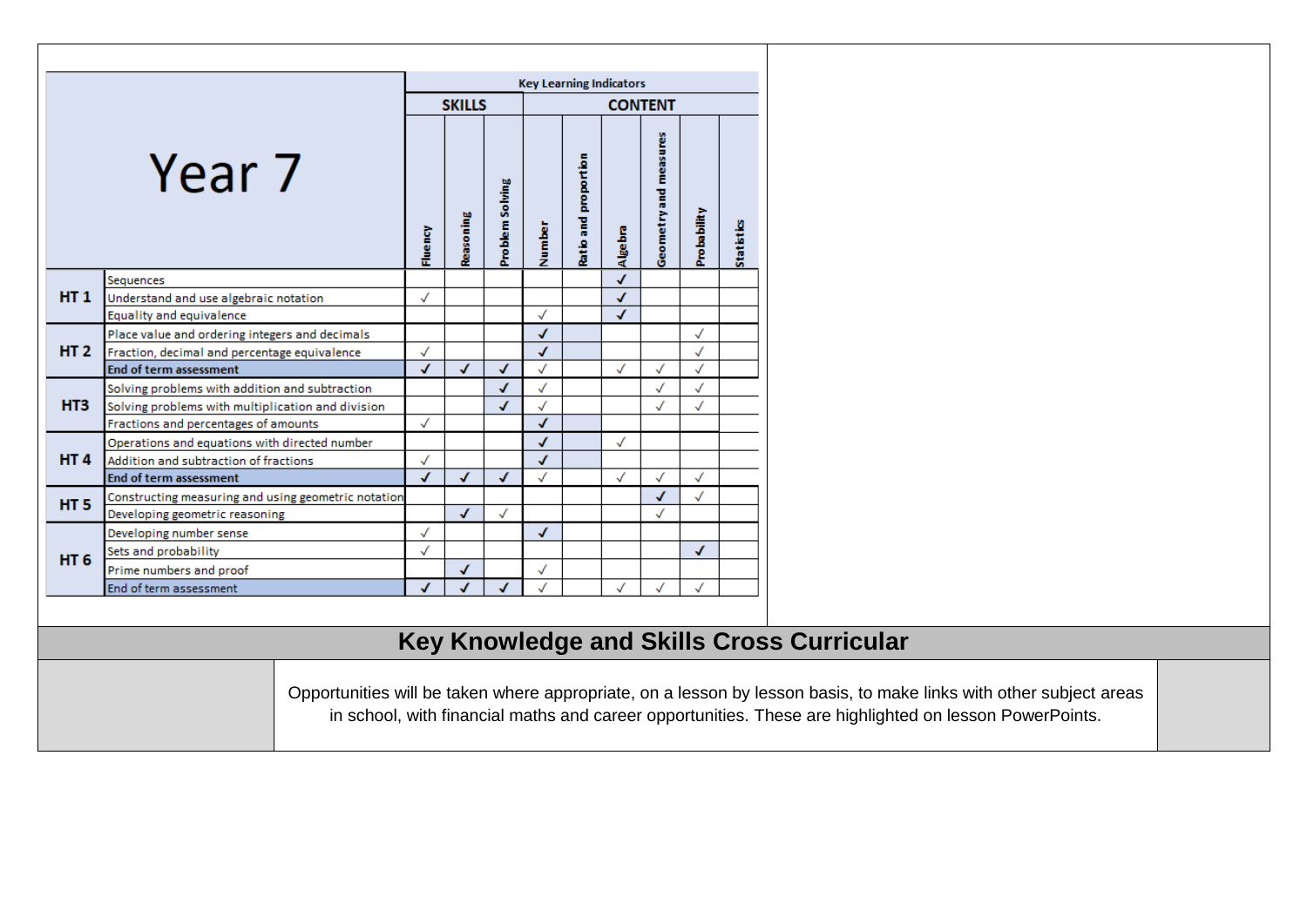## **Intent**

The KS3 maths curriculum in year 8 at The Whitehaven Academy aims to build directly on students' progress from year 7 through a mastery and problem solving approach. Mathematical concepts are explored through small steps developed from the White Rose scheme of learning to allow students to fully understand each element and avoid cognitive overload and repetition of rote methods. Students will be given the opportunity to solve problems every lesson through both independent and group tasks.

The aim of year 8 is to build on prior skills through using existing knowledge in different contexts and applications with an increased focus on algebraic techniques including graphing and proportional reasoning. These skills are also embedded through revisiting them in both geometry where  $\pi$  is introduced and reasoning with data.

By the end of year 8 The Whitehaven Academy maths department aims to ensure all students are able to apply their correct numerical thinking to problems involving proportion and are beginning to use algebraic techniques to solve problems in a variety of contexts across the curriculum.

| <b>Implementation</b>                                                 | <b>Impact</b>                                                       |
|-----------------------------------------------------------------------|---------------------------------------------------------------------|
| Each term is split into different areas of focus with each area being | In year 8 the number element of the curriculum switches from        |
| made up of different small steps to be taken in order to gain full    | fluency with number calculations to calculations involving          |
| understanding. Year 8 areas of focus are as follows:                  | proportion. There is a continued emphasis on working with           |
| <b>Proportional Reasoning</b><br>$\bullet$                            | fractions in a variety of contexts however only two of the          |
| ○ Ratio and scale                                                     | overarching units focus specifically on number signifying the shift |
| $\circ$ Multiplicative change                                         | to number calculations being a tool to unlock reasoning across      |
| $\circ$ Multiplying and dividing fractions                            | problems in a variety of contexts as opposed to being an            |
| • Representation                                                      | independent element.                                                |
| $\circ$ Working in the Cartesian plane                                | Algebra skills are developed in year 8 with the introduction of     |
| ○ Representation of data                                              | inequalities and multi-step equations and inequalities are solved   |
| o Tables and probability                                              | involving brackets. Straight line graphs are also introduced during |
| • Algebraic Techniques                                                | representations to begin to develop the link between the different  |
| <b>Brackets, equations and inequalities</b><br>$\circ$                | representations of algebra.                                         |
| ○ Sequences                                                           | Year 8 is the first time students work with data in KS3, there is a |
| o Indices                                                             | focus on the different types of data along with scatter graphs and  |
| <b>Developing Number</b><br>$\bullet$                                 | two way tables to compare and analyse data. Probability is also     |
| o Fractions and percentages                                           | built on from year 7 with listing of outcomes.                      |
| <b>Standard index form</b>                                            |                                                                     |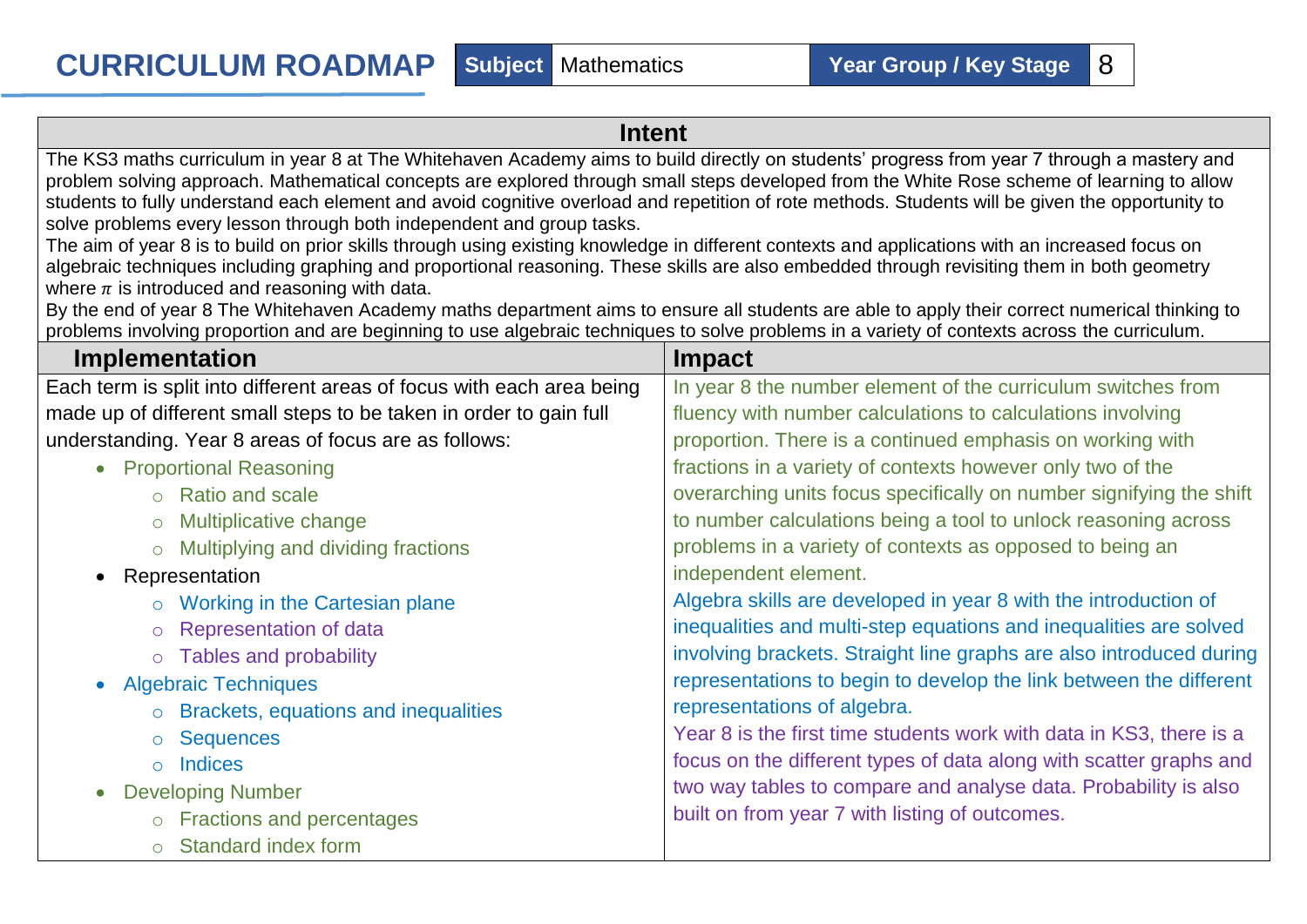| $\circ$                                          | <b>Number sense</b>                                                                                 | Reasoning with angles develops in year 8 to involve parallel lines                                                    |  |  |  |  |  |
|--------------------------------------------------|-----------------------------------------------------------------------------------------------------|-----------------------------------------------------------------------------------------------------------------------|--|--|--|--|--|
|                                                  |                                                                                                     | and interior and exterior angles of polygons and moves on to                                                          |  |  |  |  |  |
|                                                  | <b>Developing Geometry</b>                                                                          | involve proof of geometric facts. The area of trapezia, circles and                                                   |  |  |  |  |  |
| $\overline{O}$                                   | Angles in parallel line and polygons                                                                | compound shapes are also introduced and work alongside the                                                            |  |  |  |  |  |
| $\circ$                                          | Area of trapezia and circles                                                                        | ongoing ability to vary between non calculator and effective                                                          |  |  |  |  |  |
| $\circ$                                          | Line symmetry and reflection                                                                        | calculator methods.                                                                                                   |  |  |  |  |  |
| <b>Reasoning with data</b>                       |                                                                                                     |                                                                                                                       |  |  |  |  |  |
| $\circ$                                          | The data handling cycle                                                                             |                                                                                                                       |  |  |  |  |  |
| $\Omega$                                         | <b>Measures of location</b>                                                                         |                                                                                                                       |  |  |  |  |  |
|                                                  |                                                                                                     |                                                                                                                       |  |  |  |  |  |
| Assessment                                       |                                                                                                     |                                                                                                                       |  |  |  |  |  |
|                                                  | Each lesson provides opportunity for assessment.                                                    |                                                                                                                       |  |  |  |  |  |
|                                                  | Formal assessment takes place at the end of each block.                                             |                                                                                                                       |  |  |  |  |  |
|                                                  | Summative assessments take place in the autumn term and                                             |                                                                                                                       |  |  |  |  |  |
|                                                  | assessment week in the Summer term for year 8.                                                      |                                                                                                                       |  |  |  |  |  |
|                                                  | Each type of assessment aims to inform planning and delivery                                        |                                                                                                                       |  |  |  |  |  |
|                                                  | and is based on guidance from White Rose Maths and the                                              |                                                                                                                       |  |  |  |  |  |
| NNW maths hub work on mastery in mathematics.    |                                                                                                     |                                                                                                                       |  |  |  |  |  |
|                                                  |                                                                                                     |                                                                                                                       |  |  |  |  |  |
| <b>Key Knowledge and Skills Cross Curricular</b> |                                                                                                     |                                                                                                                       |  |  |  |  |  |
|                                                  |                                                                                                     |                                                                                                                       |  |  |  |  |  |
|                                                  |                                                                                                     | Opportunities will be taken where appropriate, on a lesson by lesson basis, to make links with other subject areas in |  |  |  |  |  |
|                                                  | school, with financial maths and career opportunities. These are highlighted on lesson PowerPoints. |                                                                                                                       |  |  |  |  |  |
|                                                  |                                                                                                     |                                                                                                                       |  |  |  |  |  |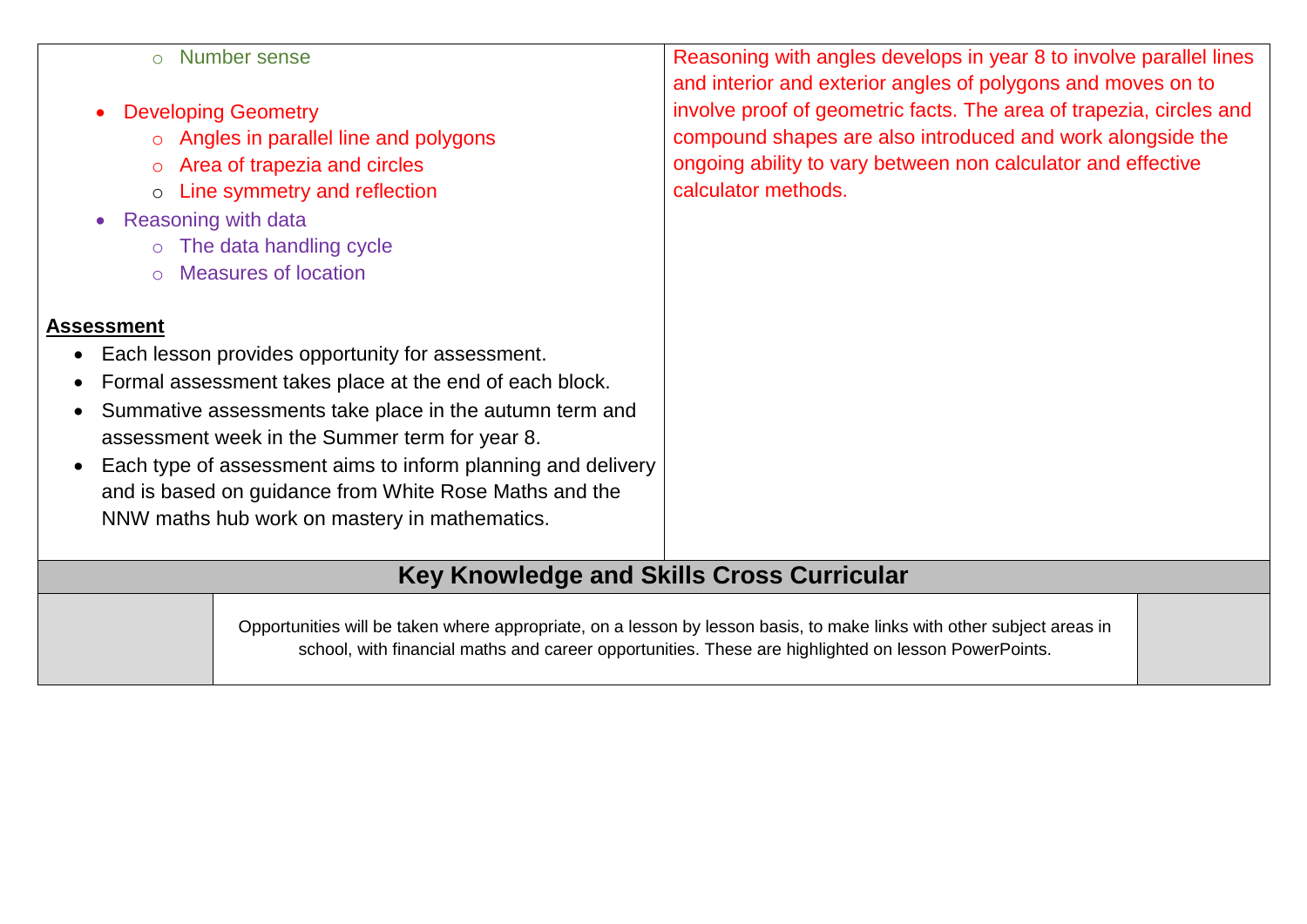## **Intent** The KS3 maths curriculum in year 9 at Whitehaven Academy aims to build directly on students' progress from year 8 through a mastery and problem-solving approach. Mathematical concepts are explored through small steps developed from the White Rose scheme of learning to allow students to fully understand each element and avoid cognitive overload and repetition of rote methods. Students will be given the opportunity to solve problems every lesson through both independent and group tasks.

The aim of year 9 is not only embed all prior skills but also to link them together to enable students to access and reason with complex mathematical problems especially those involving geometrical concepts new to the students.

By the end of year 9, in addition to the learning accomplished in years 7 and 8, Whitehaven Academy maths department aims to ensure students are able to independently reason with number, including proportion, and algebra along with knowledge of algebra facts and how to prove them.

| Implementation                                                        | <b>Impact</b>                                                      |
|-----------------------------------------------------------------------|--------------------------------------------------------------------|
| Each term is split into different areas of focus with each area being | In year 9 students are encouraged to make links between solving    |
| made up of different small steps to be taken in order to gain full    | equations and the graphs of those equations. Their algebra skills  |
| understanding. Year 9 areas of focus are as follows:                  | are used to solve problems in all of the possible contexts seen in |
| • Reasoning with Algebra                                              | KS3 so far.                                                        |
| $\circ$ Straight line graphs                                          | Number is examined through real life contexts such as tax and      |
| $\circ$ Forming and solving equations                                 | interest. Non-calculator and calculator methods are taught in      |
| <b>Testing conjectures</b>                                            | conjunction with students trained to choose the most effective in  |
| • Constructing in 2 and 3 dimensions                                  | different situations.                                              |
| $\circ$ Three dimensional shapes                                      | Geometry is the greatest focus through the first two terms of year |
| ○ Constructions and congruency                                        | 9. Previous learning is recapped to ensure students are not only   |
| <b>Reasoning with Number</b><br>$\bullet$                             | confident when recalling the facts but fully understand them and   |
| o Numbers                                                             | how to use them. Entirely new concepts are also introduced such    |
| $\circ$ Using percentages                                             | as vectors and Pythagoras to combine numerical and geometrical     |
| o Maths and money                                                     | knowledge. Effective use of calculators is also a priority during  |
| <b>Reasoning with Geometry</b>                                        | these units.                                                       |
| <b>O</b> Deduction                                                    | The final two units of the KS3 curriculum further improve problem  |
| $\circ$ Rotation and translation                                      | solving and reasoning skills. Skills are developed across a topic  |
| ○ Pythagoras' Theorem                                                 | range with the aim that students are given experiences that allow  |
|                                                                       | them to see how mathematical skills can be applied to solve a      |